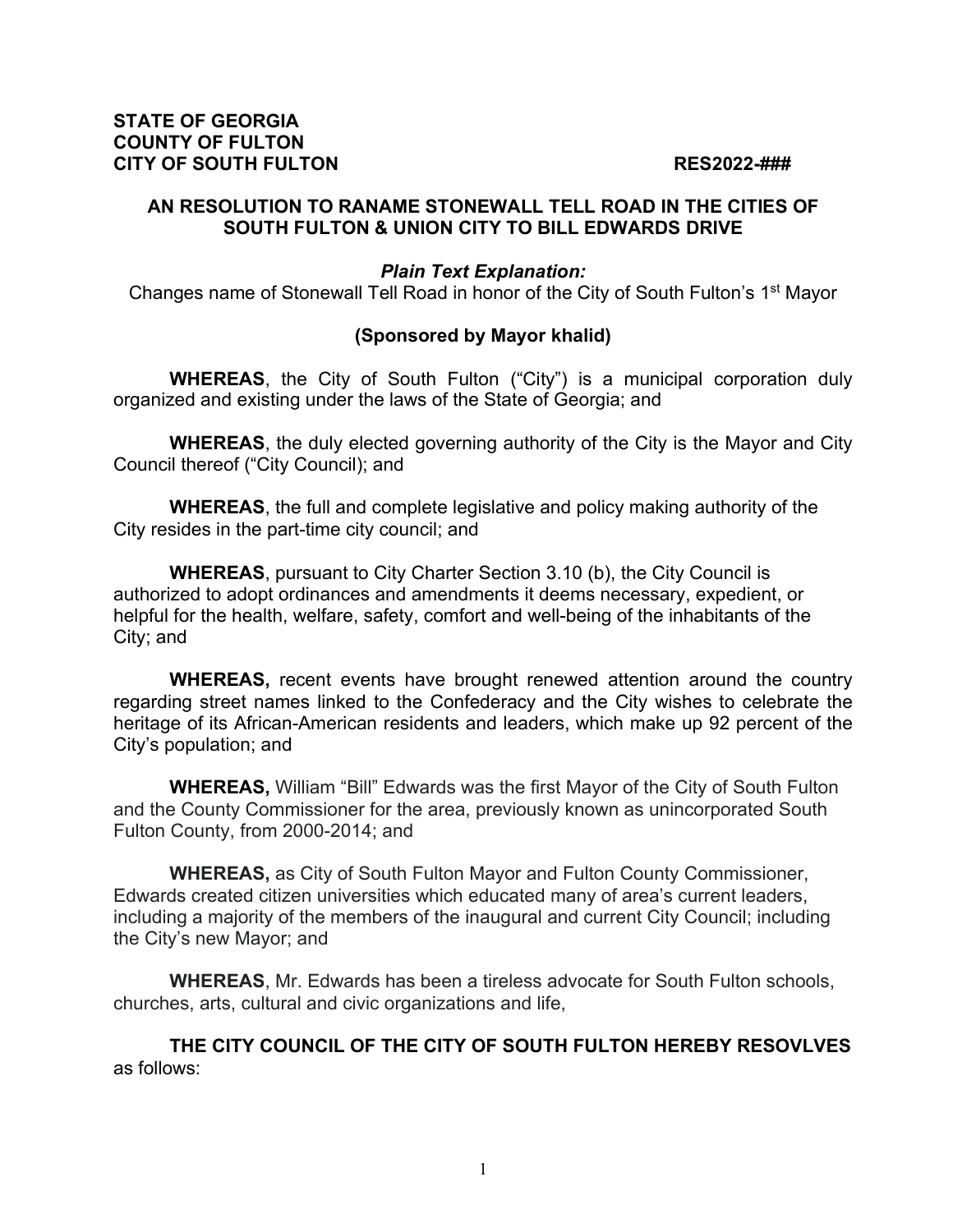**Section 1. Renaming**. The entire length of Stonewall Tell Road running through the City of South Fulton shall be renamed from "Stonewall Tell Road" to "Bill Edwards Drive" and all street signs along said route shall be changed to reflect the new name.

**Section 2.** The City of Union City is encouraged to adopt a similar Resolution to rename the portions of Stonewall Tell Road which fall within the city limits of Union City.

**Section 3.** All Ordinance and Resolutions in conflict herewith are hereby expressly repealed.

**Section 4.** The City Attorney, City Clerk and contracted City Codifier are authorized to make non-substantive formatting and renumbering edits to this ordinance for proofing, codification, and supplementation purposes. The final version of all ordinances shall be filed with the clerk.

**Section 5.** The effective date of this Ordinance shall be on the date as set forth under Sec. 3.21 of the City Charter unless provided otherwise by applicable local, state and/or federal law.

The foregoing Resolution No. 2022-xxx was moved for approval by Councilmember The motion was seconded by Councilmember \_\_\_\_\_\_\_\_\_\_\_\_\_\_\_\_\_\_\_\_\_\_\_\_\_\_\_\_\_\_\_**,** and being put to a vote, the result was as follows:

|                                                                                                                                                                                        | <b>AYE</b> | <b>NAY</b>               |
|----------------------------------------------------------------------------------------------------------------------------------------------------------------------------------------|------------|--------------------------|
| khalid kamau, Mayor<br>Dr. Catherine Foster Rowell<br><b>Carmalitha Gumbs</b><br>Helen Zenobia Willis<br>Jaceey Sebastian<br><b>Corey Reeves</b><br>Natasha Williams<br>Dr. Mark Baker |            |                          |
| THIS RESOLUTION so adopted this                                                                                                                                                        | day of     | 2022.<br>OF<br><b>CI</b> |

**SOUTH FULTON, GEORGIA.**

 $\_$  . The contribution of the contribution of  $\mathcal{L}_\mathcal{A}$ 

 $\mathcal{L}_\text{max}$  , where  $\mathcal{L}_\text{max}$  , we are the set of the set of the set of the set of the set of the set of the set of the set of the set of the set of the set of the set of the set of the set of the set of the set of

KHALID KAMAU, MAYOR

ATTEST: